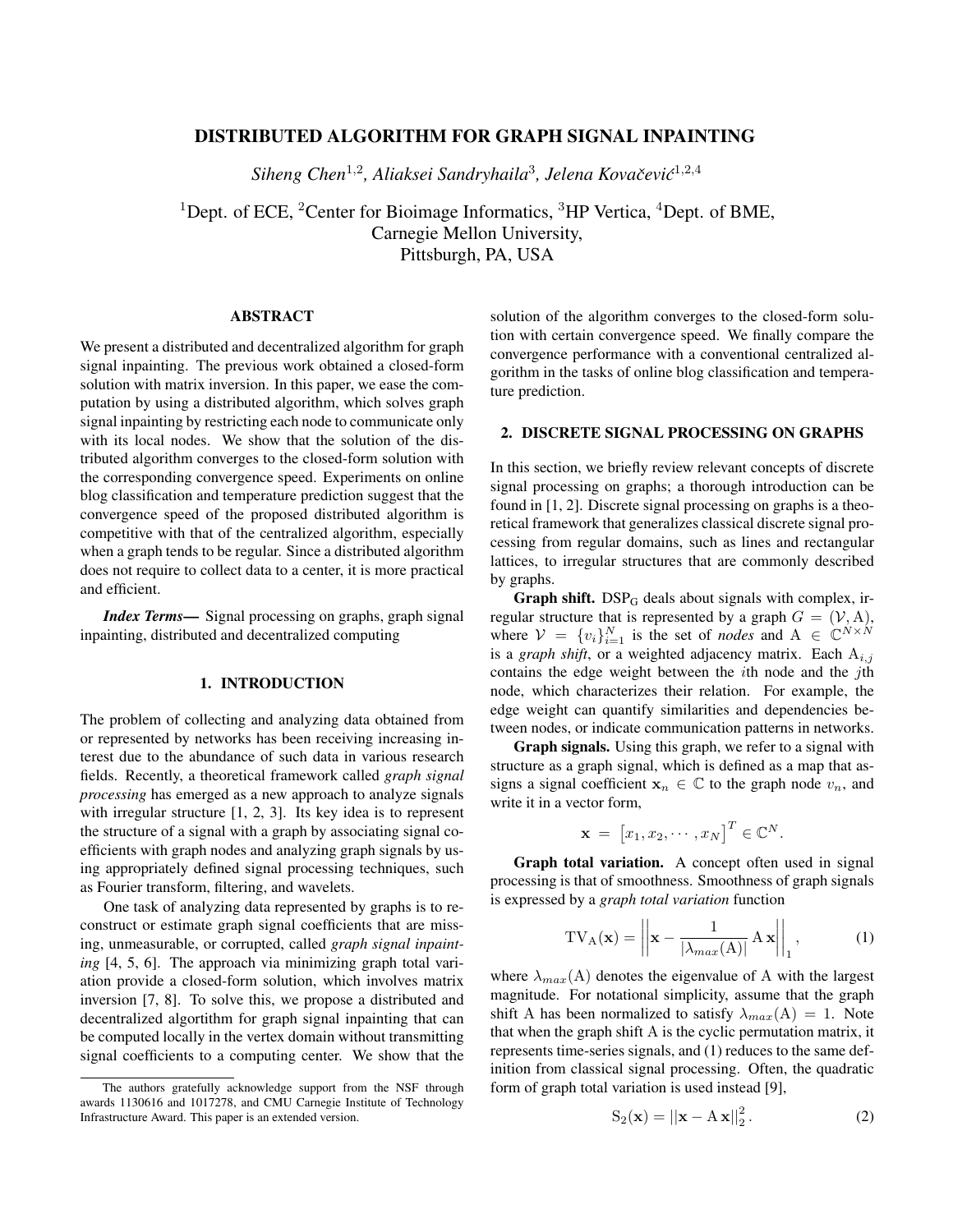We use the quadratic form of the graph total variation for two reasons. First, it is computationally easier to optimize than the  $\ell_1$ -norm based graph total variation in (1). Second, the  $\ell_1$ -norm based graph total variation, which penalizes less transient changes than the quadratic form, is good at separating smooth from non-smooth parts of graph signals; the goal here, however, is to force graph signals at each node to be smooth.

## 3. GRAPH SIGNAL INPAINTING VIA TOTAL VARIATION MINIMIZATION

In this section, we briefly review previous work on graph signal inpainting, which lays a foundation for the distributed algorithms shown later. For more details on graph signal inpainting, see [7, 8, 9]. We consider a corrupted graph signal measurement

$$
\begin{bmatrix} \mathbf{t}_{\mathcal{M}} \\ \mathbf{t}_{\mathcal{U}} \end{bmatrix} = \mathbf{t} = \mathbf{x} + \mathbf{w} = \mathbf{x} + \begin{bmatrix} \mathbf{w}_{\mathcal{M}} \\ \mathbf{w}_{\mathcal{U}} \end{bmatrix}, \tag{3}
$$

where x is a true graph signal,  $\mathbf{t}_{\mathcal{M}} \in \mathbb{C}^{M}$  is the uncorrupted part of the signal and  $\mathbf{t}_{\mathcal{U}} \in \mathbb{C}^{N-M}$  is the corrupted part,  $\mathbf{w}_{\mathcal{M}}$ is noise with small variance, and  $w_{\mathcal{U}}$  is corruption. The goal of graph signal inpainting is to recover x from t by removing the corruption w.

We assume that the true signal  $x$  in (3) has low variation with respect to the underlying graph, represented by the graph shift A; we recover the true graph signal by solving the following minimization problem.

$$
\widehat{\mathbf{x}} = \arg\min_{\mathbf{x}} S_2(\mathbf{x}), \tag{4a}
$$

subject to  $||\mathbf{w}_{\mathcal{M}}||_2^2 \leq \epsilon^2$  $(4b)$ 

$$
\mathbf{t} = \mathbf{x} + \mathbf{w}.\tag{4c}
$$

The condition (4b) controls the noise level of  $w_{\mathcal{M}}$ .

#### 3.1. Graph total variation regularization

To get a closed-form solution, the graph signal inpainting (4) can be formulated as an unconstrained problem as,

$$
\widehat{\mathbf{x}} = \arg\min_{\mathbf{x}} \|\mathbf{x}_{\mathcal{M}} - \mathbf{t}_{\mathcal{M}}\|_{2}^{2} + \lambda S_{2}(\mathbf{x}),
$$
 (5)

where the tuning parameter  $\lambda$  controls the trade-off between the two parts of the objective function. Since the quadratic form of graph total variation is a regularization term, (5) is called the regularization approach. The closed-form solution is as follows [7]:

$$
\widehat{\mathbf{x}} = \left(\Phi_{\mathcal{M}} + \lambda \widetilde{\mathbf{A}}\right)^{-1} \widehat{\mathbf{t}},\tag{6}
$$

where  $\Phi_{\mathcal{M}} = \begin{bmatrix} I_{\mathcal{M}\mathcal{M}} & \mathbf{0} \\ \mathbf{0} & \mathbf{0} \end{bmatrix}, \mathbf{\hat{t}} = \begin{bmatrix} \mathbf{t}_{\mathcal{M}} \\ \mathbf{0} \end{bmatrix}$ 0  $\left. \right|, \widetilde{A} = (I - A)^* (I - A),$ and ∗ denotes the Hermitian transpose.

#### 3.2. Graph total variation minimization

When the uncorrupted part of the signal needs to be preserved intact, we solve (4) directly for  $\epsilon = 0$ ,

$$
\hat{\mathbf{x}} = \arg\min_{\mathbf{x}} S_2(\mathbf{x}), \tag{7}
$$
  
subject to 
$$
\mathbf{x}_{\mathcal{M}} = \mathbf{t}_{\mathcal{M}}.
$$

Since we focus on minimizing the quadratic form of graph total variation, (7) is called the minimization approach. By writing  $A$  in a block form as

$$
\widetilde{A} = \begin{bmatrix} \widetilde{A}_{\mathcal{M}\mathcal{M}} & \widetilde{A}_{\mathcal{M}\mathcal{U}} \\ \widetilde{A}_{\mathcal{U}\mathcal{M}} & \widetilde{A}_{\mathcal{U}\mathcal{U}} \end{bmatrix},
$$

the closed-form solution is as follows [7]:

$$
\widehat{\mathbf{x}}_{\mathcal{U}} = -\widetilde{\mathbf{A}}_{\mathcal{U}\mathcal{U}}^{-1} \widetilde{\mathbf{A}}_{\mathcal{U}\mathcal{M}} \mathbf{t}_{\mathcal{M}}.
$$
\n(8)

## 4. DISTRIBUTED GRAPH TOTAL MINIMIZATION FOR SIGNAL INPAINTING

The closed-form solutions of both the regularization approach and the minimization approach requires inverting a matrix. When we deal with large graphs, that computation is expensive. To solve this, we propose the corresponding distributed and decentralized algorithms for both regularization and minimization approaches and show the properties of convergence.

### 4.1. Distributed graph total variation regularization

We propose the following algorithm as a distributed and decentralized counterpart of (5):

Algorithm 1. *(Distributed graph total variation regularization)*

*Let*  $h(A) = I - \alpha(\Phi_M + \lambda \widetilde{A})$ *, with*  $\alpha$  *such that*  $||h(A)||_2 < 1$ *.* Set the intial conditions as  $k = 0$ ,  $\mathbf{x}^{(0)} = 0$ , and do the fol*lowing two steps iteratively:*

$$
\mathbf{x}^{(k+1)} \leftarrow h(\mathbf{A})\mathbf{x}^{(k)} + \alpha \hat{\mathbf{t}},
$$
  
\n
$$
k \leftarrow k+1,
$$
 (9)

*until convergence.*

In  $(9)$ , the value of the *n*th node is updated as

$$
\mathbf{x}_{n}^{(k+1)} = \sum_{m=1}^{N} h(A)_{n,m} \mathbf{x}_{m}^{(k)} + \alpha \widehat{\mathbf{t}}_{n}
$$

$$
= \sum_{m=1}^{N} ((1 - \alpha \lambda) \mathbf{I} - \alpha \Phi_{\mathcal{M}} + \alpha (\mathbf{A}^{*} + \mathbf{A} - \mathbf{A}^{*} \mathbf{A}))_{n,m} \mathbf{x}_{m}^{(k)} + \alpha \widehat{\mathbf{t}}_{n},
$$

where  $(A^* A)_{n,m} = \sum_i A^*_{i,n} A_{i,m}$ . When the value of  $A_{n,m}$ , or  $A_{n,m}^*$ , is nonzero, there exists an edge between the *n*th and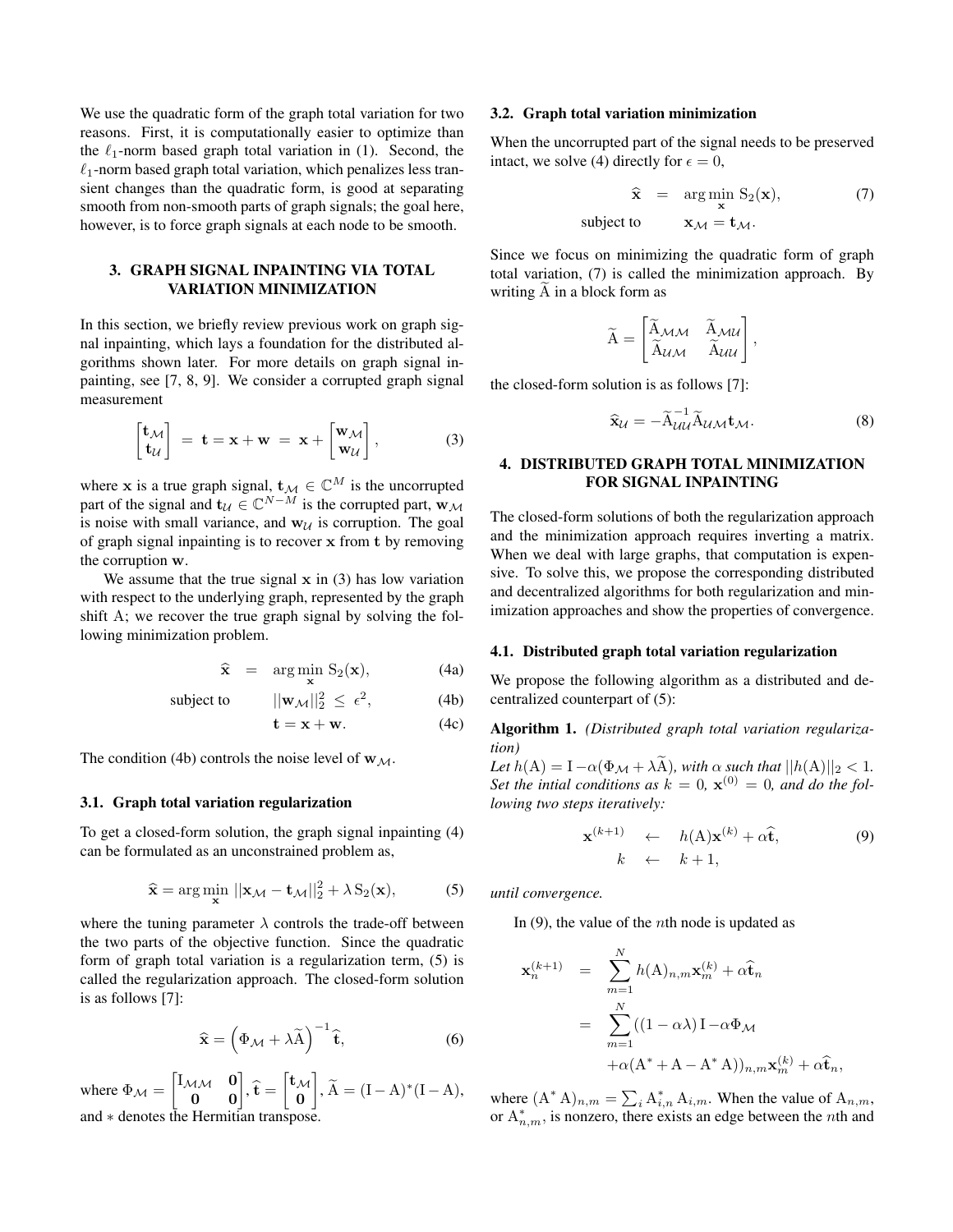mth node; when the value of  $(A^* A)_{n,m}$  is nonzero, there is at least one node connecting the  $nth$  and  $mt$ h node. We thus see that when the geodesic distance between the *n*th node and the *mth* node is more than 2,  $h(A)_{n,m}$  is always zero; in other words, the value of each node is updated by weighting the values of its local neighbors and adding a pre-stored constant. This algorithm can be computed by each node without transmitting signal coefficients to a computing center, which is distributed and decentralized.

The following theorem provide theoretical insight into Algorithm 1.

**Theorem 1.** Let  $k \to \infty$ , where k is the iteration number. The *solution of Algorithm 1 converges to* (6) *with the convergence error decreasing as*  $O(||h(A)||_2^k)$ .

*Proof.* From (9), we have

$$
\mathbf{x}^{(k)} = h(\mathbf{A})\mathbf{x}^{(k-1)} + \alpha \hat{\mathbf{t}}
$$
  
\n
$$
\stackrel{(a)}{=} h(\mathbf{A}) \left( h(\mathbf{A})\mathbf{x}^{(k-2)} + \alpha \hat{\mathbf{t}} \right) + \alpha \hat{\mathbf{t}}
$$
  
\n
$$
\stackrel{(b)}{=} \alpha \sum_{i=0}^{k-1} h(\mathbf{A})^i \hat{\mathbf{t}},
$$
 (10)

where (a) follows (9) by setting k to  $k - 1$  and (b) comes from the induction. We then have

$$
\lim_{k \to +\infty} \mathbf{x}^{(k)} \stackrel{(a)}{=} \alpha \sum_{i=0}^{+\infty} h(\mathbf{A})^i \hat{\mathbf{t}}
$$
\n
$$
\stackrel{(b)}{=} \alpha (\mathbf{I} - h(\mathbf{A}))^{-1} \hat{\mathbf{t}}
$$
\n
$$
\stackrel{(c)}{=} \alpha (\alpha (\Phi_{\mathcal{M}} + \lambda \tilde{\mathbf{A}}))^{-1} \hat{\mathbf{t}}
$$
\n
$$
\stackrel{(d)}{=} (\Phi_{\mathcal{M}} + \lambda \tilde{\mathbf{A}})^{-1} \hat{\mathbf{t}},
$$

where  $(a)$  follows (10),  $(b)$  follows the matrix inversion property, (c) follows the definition of  $h(A)$  and (d) cancels  $\alpha$ .

Denote  $\mathbf{x} = \lim_{k \to +\infty} \mathbf{x}^{(k)}$ , we have

$$
||\mathbf{x}^{(k)} - \mathbf{x}||_2 \stackrel{(a)}{=} ||\alpha \sum_{i=k}^{+\infty} h(\mathbf{A})^i \hat{\mathbf{t}}||_2
$$
  

$$
= ||(h(\mathbf{A}))^k \alpha \sum_{i=0}^{+\infty} h(\mathbf{A})^i \hat{\mathbf{t}}||_2
$$
  

$$
\stackrel{(b)}{=} ||(h(\mathbf{A}))^k \mathbf{x}||_2
$$
  

$$
\stackrel{(c)}{\leq} ||(h(\mathbf{A})||_2^k ||\mathbf{x}||_2,
$$

where  $(a)$  and  $(b)$  follow (10), and  $(c)$  follows the definition of spectral norm. By rearranging the terms, we finally obtain

$$
\frac{||\mathbf{x}^{(k)} - \mathbf{x}||_2}{||\mathbf{x}||_2} \le ||(h(\mathbf{A})||_2^k).
$$

#### 4.2. Distributed graph total variation minimization

We propose the following algorithm as a distributed and decentralized counterpart of (7).

## Algorithm 2. *(Distributed graph total variation minimization)*

*Let*  $g(A) = I - \alpha \tilde{A}$ *, with*  $\alpha$  *such that*  $||g(A)_{UU}||_2 < 1$ *. Set the intial conditions as*  $k = 0$ ,  $\mathbf{x}_{\mathcal{M}}^{(0)} = \mathbf{t}_{\mathcal{M}}$ ,  $\mathbf{x}_{\mathcal{U}}^{(0)} = 0$ , and do the *following three steps iteratively*

$$
\mathbf{x}_{\mathcal{M}}^{(k)} \leftarrow \mathbf{t}_{\mathcal{M}},
$$
\n
$$
\mathbf{x}^{(k+1)} \leftarrow g(\mathbf{A})\mathbf{x}^{(k)},
$$
\n
$$
k \leftarrow k+1,
$$
\n(11)

*until convergence.*

In  $(11)$ , the value of the *n*th node is updated as

$$
\mathbf{x}_{n}^{(k+1)} = \sum_{m=1}^{N} g(A)_{n,m} \mathbf{x}_{m}^{(k)}
$$
  
= 
$$
\sum_{m=1}^{N} ((1-\alpha) \mathbf{I} + \alpha (\mathbf{A}^{*} + \mathbf{A} - \mathbf{A}^{*} \mathbf{A}))_{n,m} \mathbf{x}_{m}^{(k)},
$$

where  $(A^* A)_{n,m} = \sum_i A_{i,n}^* A_{i,m}$ . Similarly  $h(A)$  in (9), when the geodesic distance between the *n*th node and the *mth* node is more than 2,  $g(A)_{n,m}$  is always zero. This algorithm is also distributed and decentralized.

The following theorem shows the sufficient condition for  $||g(A)_{UU}||_2 \leq 1$ , which provides a way of choosing  $\alpha$ .

**Theorem 2.** Let  $0 < \alpha \leq 2/\lambda_{max}(\widetilde{A})$ . Then,

$$
||g(A)_{\mathcal{U}\mathcal{U}}||_2 \leq 1.
$$

*Proof.* Since A is real and symmetric, we decompose it as

$$
\widetilde{A} = U \Lambda U^*, \qquad (12)
$$

where U is an unitary matrix and  $\Lambda$  are a diagonal matrix whose diagonal elements are are the corresponding eigenvalues, denoted as  $\lambda_i$ ; moreover,  $\lambda_1 \geq \lambda_2 \geq \ldots \geq \lambda_N \geq 0$ . Since  $0 < \alpha \leq 2/\lambda_{max}(A)$ , we have

$$
1 \ge 1 - \alpha \lambda_i \ge 1 - 2\lambda_i / \lambda_{max}(\tilde{\mathbf{A}}) \ge -1. \tag{13}
$$

We then bound the spectral norm of  $g(A)_{\mathcal{U}\mathcal{U}}$  as

$$
||g(A)_{UU}||_2 \le ||g(A)||_2
$$
  
\n
$$
\stackrel{(b)}{=} ||I - \alpha \tilde{A}||_2
$$
  
\n
$$
\stackrel{(c)}{=} ||I - \alpha U \Lambda U^*||_2
$$
  
\n
$$
\stackrel{(d)}{=} ||U(I - \alpha \Lambda) U^*||_2
$$
  
\n
$$
\stackrel{(e)}{=} \max_i |1 - \alpha \lambda_i| \stackrel{(f)}{\leq} 1,
$$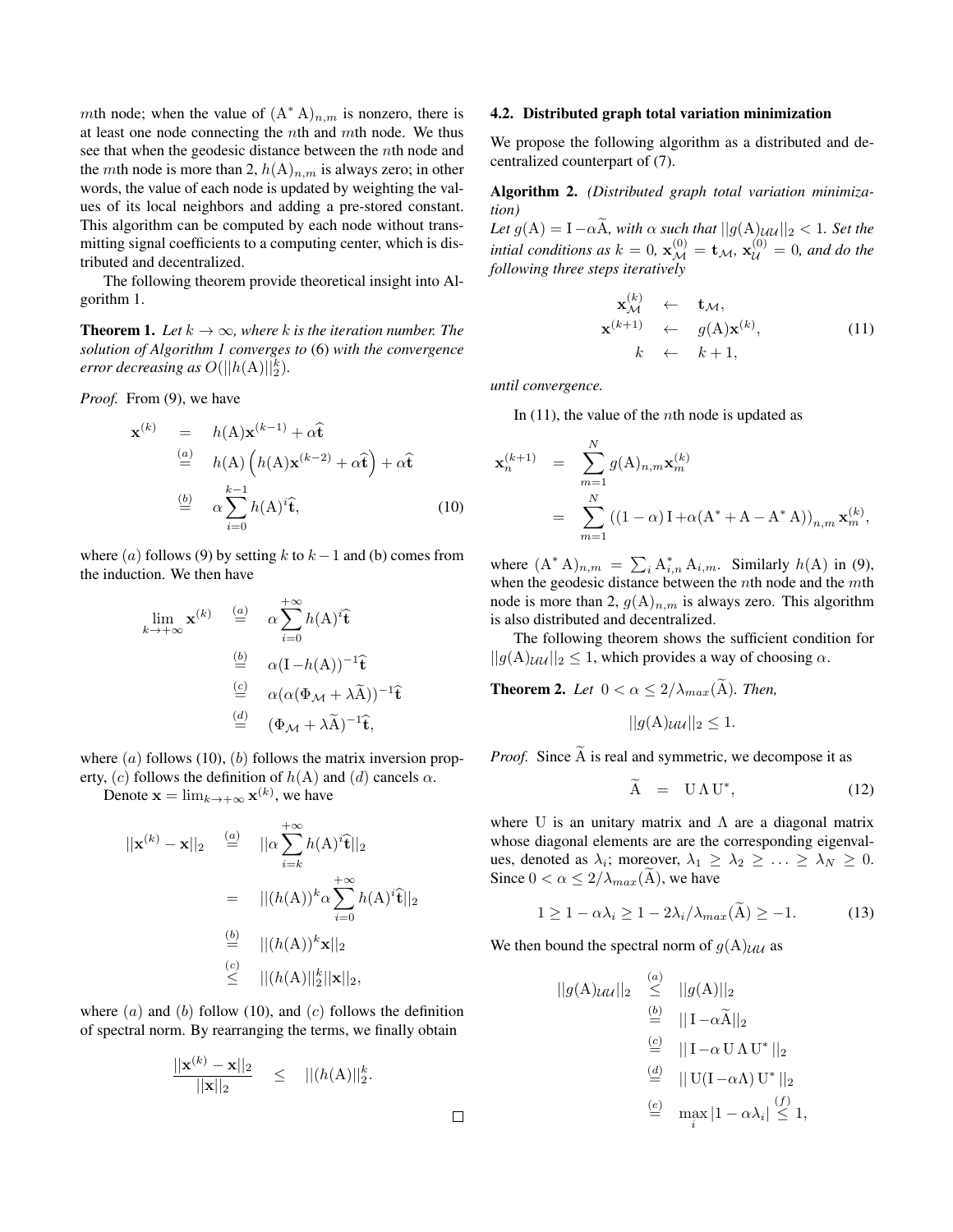where  $(a)$  comes from the property of spectral norm,  $(b)$  follows the definition of  $g(A)$ , (c) follows (12), (d) comes from the unitary property of U,  $(e)$  comes from the definition of spectral norm and  $(f)$  follows (13).  $\Box$ 

The following theorem provides a theoretical insight into Algorithm 2.

**Theorem 3.** *Let*  $k \to \infty$ *, where*  $k$  *is the iteration number. The solution of Algorithm 2 converges to* (8) *with the convergence error decreasing as*  $O(||g(A)_{UU}||_2^k)$ .

*Proof.* From (11), we split x based on uncorrupted indices and corrupted indices as

$$
\begin{bmatrix} \mathbf{x}_{\mathcal{M}}^{(k+1)} \\ \mathbf{x}_{\mathcal{U}}^{(k+1)} \end{bmatrix} = \begin{bmatrix} g(A)_{\mathcal{M}\mathcal{M}} & g(A)_{\mathcal{M}\mathcal{U}} \\ g(A)_{\mathcal{U}\mathcal{M}} & g(A)_{\mathcal{U}\mathcal{U}} \end{bmatrix} \begin{bmatrix} \mathbf{x}_{\mathcal{M}}^{(k)} \\ \mathbf{x}_{\mathcal{U}}^{(k)} \end{bmatrix}.
$$

We focus on the uncorrupted indices of x and obtain

$$
\mathbf{x}_{\mathcal{U}}^{(k+1)} = g(\mathbf{A})\mu_{\mathcal{M}}\mathbf{x}_{\mathcal{M}}^{(k)} + g(\mathbf{A})\mu_{\mathcal{U}}\mathbf{x}_{\mathcal{U}}^{(k)}
$$
  
\n
$$
\stackrel{(a)}{=} \sum_{i=0}^{k} (g(\mathbf{A})\mu_{\mathcal{U}})^{i}g(\mathbf{A})\mu_{\mathcal{M}}\mathbf{x}_{\mathcal{M}}^{(0)}
$$
  
\n
$$
\stackrel{(b)}{=} \sum_{i=0}^{k} (g(\mathbf{A})\mu_{\mathcal{U}})^{i}g(\mathbf{A})\mu_{\mathcal{M}}\mathbf{t}_{\mathcal{M}}, \qquad (14)
$$

where  $(a)$  comes from the induction and  $(b)$  comes from the initialization of setting the corrupted part to be zero. We then obtain

$$
\lim_{k \to +\infty} \mathbf{x}_{\mathcal{U}}^{(k+1)} = \lim_{k \to +\infty} \sum_{i=0}^{k} (g(A)_{\mathcal{U}\mathcal{U}})^{i} g(A)_{\mathcal{U}\mathcal{M}} \mathbf{t}_{\mathcal{M}}
$$
\n
$$
\stackrel{\text{(a)}}{=} (I_{\mathcal{U}\mathcal{U}} - g(A)_{\mathcal{U}\mathcal{U}})^{-1} g(A)_{\mathcal{U}\mathcal{M}} \mathbf{t}_{\mathcal{M}}
$$
\n
$$
\stackrel{\text{(b)}}{=} (\alpha \widetilde{A}_{\mathcal{U}\mathcal{U}})^{-1} (-\alpha \widetilde{A}_{\mathcal{U}\mathcal{M}}) \mathbf{t}_{\mathcal{M}}
$$
\n
$$
= -\widetilde{A}_{\mathcal{U}\mathcal{U}}^{-1} \widetilde{A}_{\mathcal{U}\mathcal{M}} \mathbf{t}_{\mathcal{M}},
$$

where  $(a)$  comes from the property of the matrix inversion and (b) follows the definition of  $q(A)$ .

Denote  $\mathbf{x}_{\mathcal{U}} = \lim_{k \to +\infty} \mathbf{x}_{\mathcal{U}}^{(k)}$  $\mathcal{U}^{(\kappa)},$ 

$$
\begin{array}{rcl}\n||\mathbf{x}_{\mathcal{U}}^{(k)} - \mathbf{x}_{\mathcal{U}}||_2 & \stackrel{(a)}{=} & ||\sum_{i=k}^{+\infty} (g(\mathbf{A})_{\mathcal{U}\mathcal{U}})^i g(\mathbf{A})_{\mathcal{U}\mathcal{M}} \mathbf{t}_{\mathcal{M}}||_2 & \text{as} \\
& = & ||(g(\mathbf{A})_{\mathcal{U}\mathcal{U}})^k \sum_{i=0}^{+\infty} (g(\mathbf{A})_{\mathcal{U}\mathcal{U}})^i g(\mathbf{A})_{\mathcal{U}\mathcal{M}} \mathbf{t}_{\mathcal{M}}||_2 & \text{if} \\
& \stackrel{(b)}{\leq} & ||(g(\mathbf{A})_{\mathcal{U}\mathcal{U}})^k \mathbf{x}_{\mathcal{U}}||_2 & \text{if} \\
& \leq & ||(g(\mathbf{A})_{\mathcal{U}\mathcal{U}})||_2^k ||\mathbf{x}_{\mathcal{U}}||_2, & \text{if}\n\end{array}
$$

where  $(a)$  and  $(b)$  follow (14), and  $(c)$  follows the definition of spectral norm. We finally obtain

$$
\frac{||\mathbf{x}_{\mathcal{U}}^{(k)} - \mathbf{x}_{\mathcal{U}}||_2}{||\mathbf{x}_{\mathcal{U}}||_2} \leq ||(g(\mathbf{A})_{\mathcal{U}\mathcal{U}})||_2^k.
$$

## 4.3. Discussion

The algorithms to solve graph total variation regularization as in (5) and graph total variation minimization as in (7) are distributed and decentralized because each node can be updated individually in each iteration without transmitting signal coefficients to a computing center, this, however, requires an infinite number steps to converge. Since both  $(5)$  and  $(7)$ are quadratic problems, one alternative is conjugate gradient descent [10], which produces the exact solution after a finite number of iterations. Conjugate gradient descent, however, is a centralized method and requires more storage space. Although it converges faster than the distributed algorithm, it takes more computation in each iteration. We compare the two versions in the following section.

### 5. EXPERIMENTAL RESULTS

We now apply the proposed algorithms to the classification of online blogs and temperature inpainting. We compare the proposed algorithms with centralized method, conjugate gradient descent. Note that in both cases, we build directed graph with asymmetric graph shift, which cannot be handled by graph Laplacian-based methods [5, 6].

As mentioned in 4.3, the conjugate gradient descent use all the information, and the distributed methods only use the local information. Therefore, the the conjugate gradient descent should converge faster, but the distributed methods compute separately at each node, which saves the storage space. Here the experiments verify that the convergence speed of the proposed distributed method catches up with that of the conjugate gradient descent when the graph trends to be regular.

#### 5.1. Classification of online blogs

We consider the problem of classifying  $N = 1224$  online political blogs as either conservative or liberal [11]. We represent conservative labels as  $+1$  and liberal ones as  $-1$ . The blogs re represented by a graph in which nodes represent blogs, and directed graph edges correspond to hyperlink references etween blogs. For a node  $v_n$  its outgoing edges have weights  $\log(v_n)$ , where  $\deg(v_n)$  is the out-degree of  $v_n$  (the number of outgoing edges).

We randomly labeled 1% of blogs and applied the graph otal variation minimization to estimate the labels for remaining nodes. Estimated labels were thresholded around zero, so that positive values were set to  $+1$  and negative to  $-1$ . We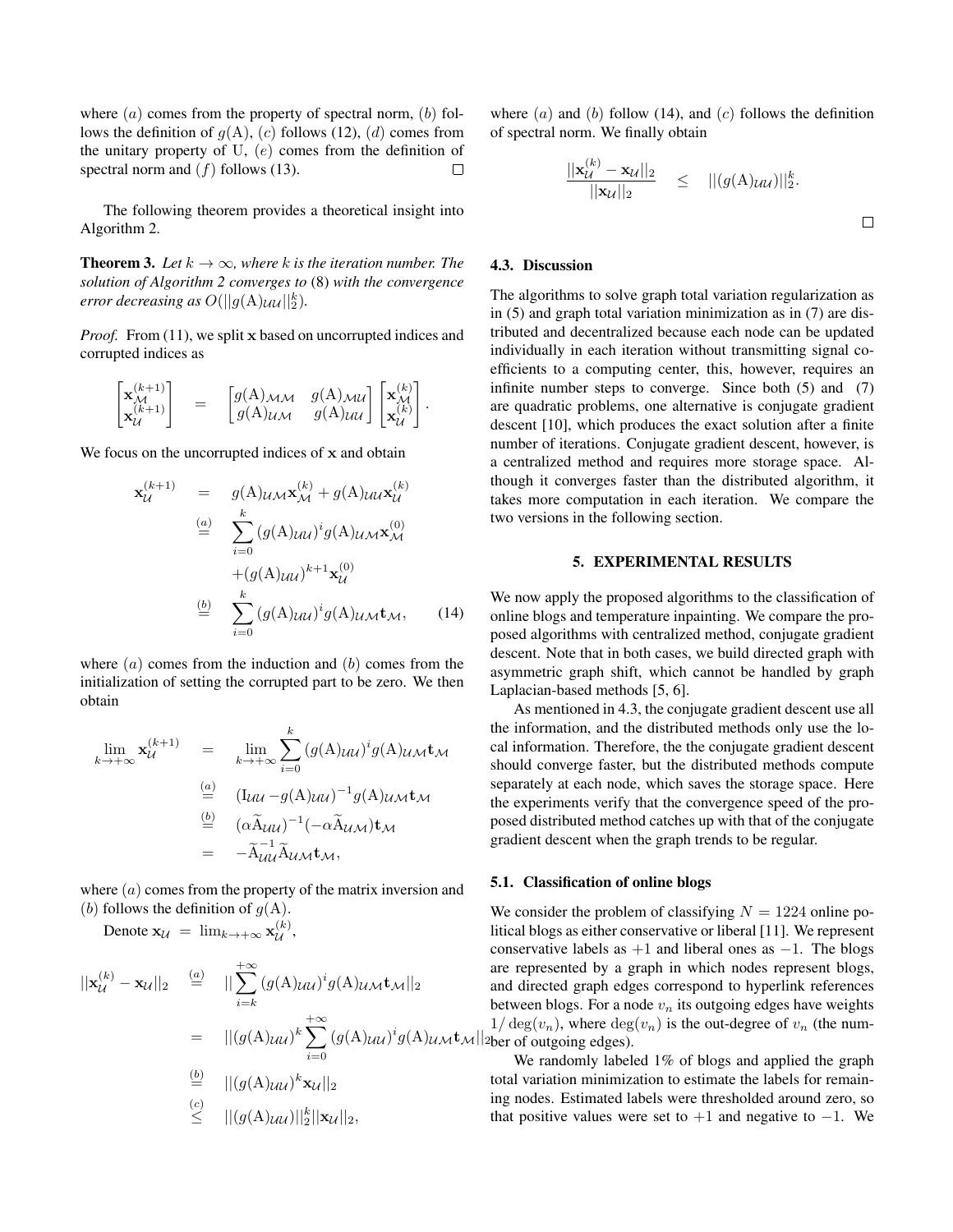set  $\alpha$  to be  $1/\lambda_{max}(\tilde{A})$ . Note that the graph shift represents a scale-free graph whose degree distribution follows a power law.

In Figures 1 and 2, we compare the convergence performance between the proposed algorithm and the conjugate gradient descent. The convergence error is defined as

$$
e^{(k)} = \frac{||\mathbf{x}^{(k)} - \mathbf{x}||_2^2}{||\mathbf{x}||_2}
$$

,

where  $\mathbf{x}^{(k)}$  is the result in the kth iteration and x is the closedform solution. We see that conjugate gradient descent converges much faster than the proposed distributed algorithm. The reason is that some popular blogs connect most of the nodes and some other blogs are isolated from the others, which leads to a large  $||g(A)||_2$ . From Theorem 2, we know that a large  $||g(A)||_2$  causes a slow convergence.



Fig. 1: Convergence error as a function of the iteration number for online blog classification.



Fig. 2: Classification accuracy as a function of the iteration number for online blog classification.

## 5.2. Temperature inpainting

We consider 150 weather stations in United States that record their local temperatures [1, 12]. Each weather station has 365 records, in total of 54750 measurements. The graph representing these weather stations is obtained by measuring the geodesic distance between each pair of weather stations.

The nodes are represented by an 8-nearest neighbor graph, in which nodes represent weather stations, and each node is connected to eight other nodes that represent the closest weather stations. The graph shift A is constructed as

 $\mathrm{A}_{i,j}=\mathrm{P}_{i,j}\,/\sum_{i}\mathrm{P}_{i,j},$  where

$$
\mathbf{P}_{i,j} = \exp -\frac{N^2 d_{i,j}}{\sum_{i,j} d_{i,j}},
$$

where  $d_{i,j}$  is the geodesic distances between the *i*th and the *j*th weather stations. Note that the graph shift represents a direct graph where each node has the same number of neighbors, which is more regular than the graph shift in Section 5.1.

For each of 365 recording, we randomly corrupted 50% of measurements and applied the graph total variation minimization to estimate those measurements. We set  $\alpha$  to be  $1/\lambda_{max}(A)$ . In Figures 3 and 4, we compare the convergence performance between the proposed algorithm and conjugate gradient descent. We see that the proposed algorithm converges by using almost the same iterations with conjugate gradient descent. The reason is that we build a regular graph that each node has the same degree, which leads to a small  $||g(A)||_2$ . From Theorem 2, we know that a small  $||g(A)||_2$ . causes a fast convergence. From these two experiments, we



Fig. 3: Convergence error as a function of the iteration number for temperature inpainting.



Fig. 4: Mean square error as a function of the iteration number for temperature inpainting.

conclude that on more regular graphs, the convergence speed of the proposed distributed and decentralized algorithm is almost as fast as the centralized method. Since a distributed algorithm does not require to collect data to a center, it is more practical and efficient.

### 6. CONCLUSION

In this paper, we presented distributed and decentralized algorithms for graph signal inpainting. The algorithms solve